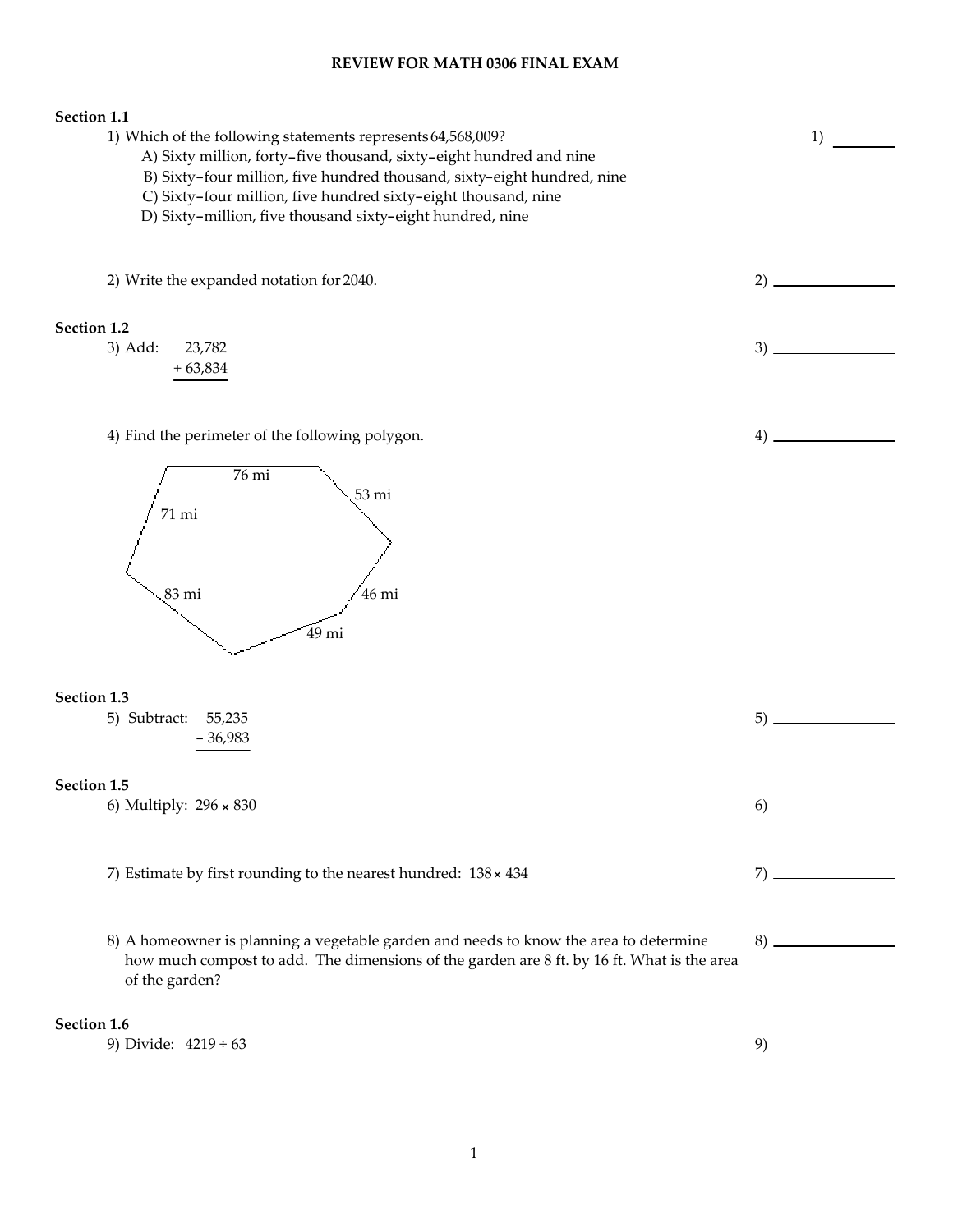| Section 1.8                                                                                                                                                                                  |     |
|----------------------------------------------------------------------------------------------------------------------------------------------------------------------------------------------|-----|
| 10) The height of the tallest building in the town of Magnolia is 1397 feet. It is 186 feet taller<br>than the second tallest building. What is the height of the second tallest building in |     |
| Magnolia?                                                                                                                                                                                    |     |
| 11) Mark's typing speed is 65 words per minute. How many words can he type in 28 minutes?                                                                                                    |     |
| 12) A spreadsheet contains 714 entries in a rectangular array which has 34 rows. How many<br>entries are in each row?                                                                        |     |
| Section 1.9                                                                                                                                                                                  |     |
| 13) Simplify: $4^2 \times 3^3 \times 10^2$                                                                                                                                                   |     |
| 14) $8 \times 5 + \{15 \div [8 - (3 + 2)]\}$                                                                                                                                                 |     |
| Section 2.1                                                                                                                                                                                  |     |
| 15) Use an integer to express the number: In one state, the lowest point is 84 feet<br>below sea level.                                                                                      |     |
| 16) Find $-(-x)$ when $x$ is $-69$ .                                                                                                                                                         |     |
| 17) Find $- -x $ when <b>x</b> is 45.                                                                                                                                                        |     |
|                                                                                                                                                                                              |     |
| 18) Which of the following is a true statement?<br>B) $830 >  -831 $<br>A) $-15 \le 3$<br>$C$ ) $-(-9) < 9$<br>D) $-28 \ge -25$                                                              | 18) |
| Section 2.2                                                                                                                                                                                  |     |
| 19) Add: $3 + (-4) + 7 + (-17) + 5 + (-18)$                                                                                                                                                  |     |
| Section 2.3                                                                                                                                                                                  |     |
| 20) Subtract: $-11 - (-4)$                                                                                                                                                                   |     |
| 21) Simplify: $13 - 0 - (-9) - 4 + (-19)$                                                                                                                                                    |     |
|                                                                                                                                                                                              |     |
| 22) The stock market gained 47 points on Tuesday and lost 58 points on Wednesday. It had<br>closed on Monday at 2671 points. Where did the market close on Wednesday?                        |     |
| Section 2.4                                                                                                                                                                                  |     |
| 23) Multiply: $10 \cdot (-6) \cdot 12 \cdot (-6)$                                                                                                                                            |     |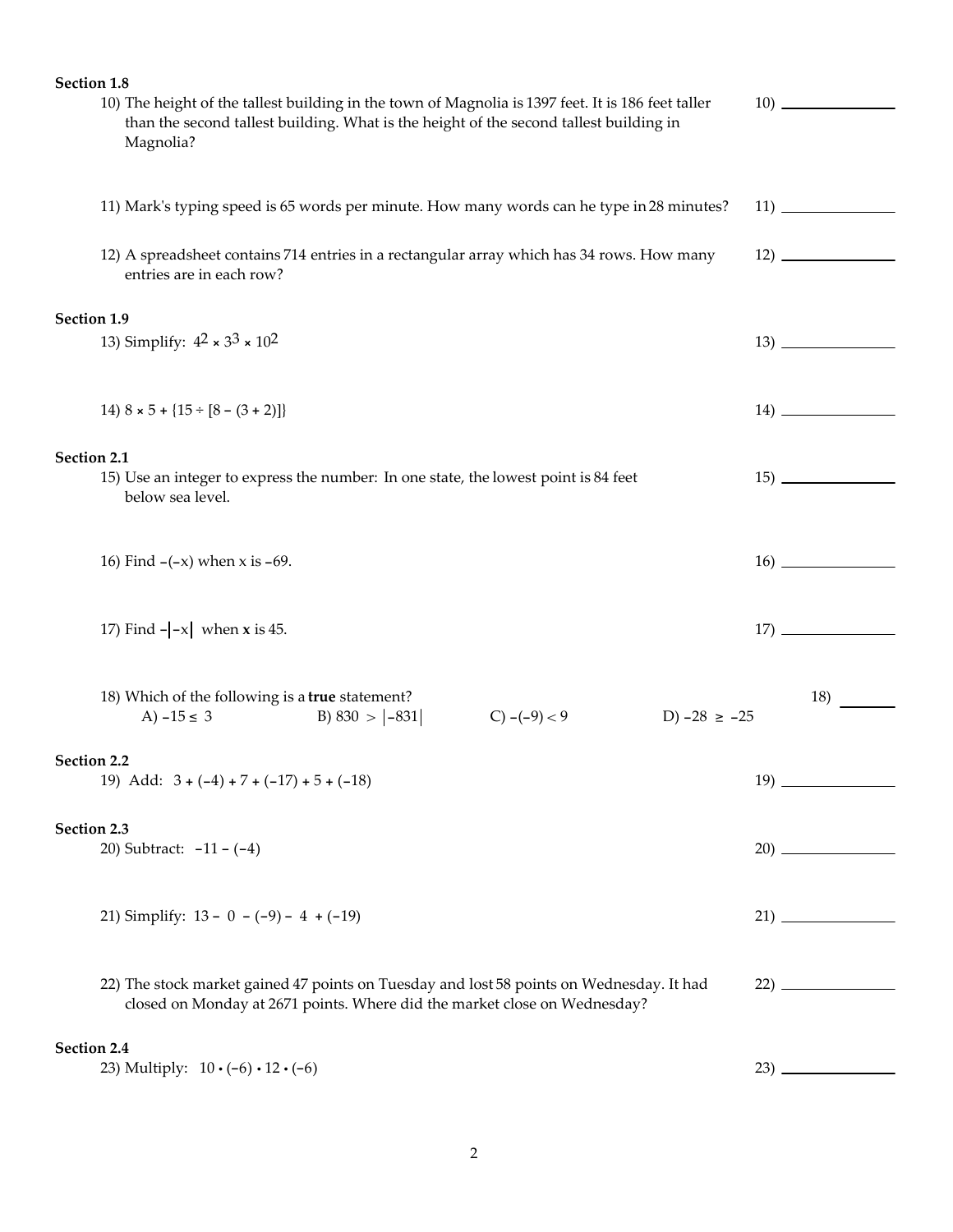| 24) Simplify: $(-1)^{33}$                                                                                             |     |
|-----------------------------------------------------------------------------------------------------------------------|-----|
| $25) - 26$                                                                                                            |     |
| Section 2.5<br>26) Divide: $-424 \div 53$                                                                             |     |
| 27) Simplify the following expression: $1000 + 100 \div 5^2 \times (14 - 11)^3$                                       | 27) |
| 28) Simplify: $\frac{81-62}{(-3)^2-2^2}$                                                                              |     |
| Section 2.6                                                                                                           |     |
| 29) Evaluate 90 – $\frac{5p}{q}$ for p = 63 and q = 9                                                                 | 29) |
| 30) Evaluate: $(-3x)^2$ for $x = 2$                                                                                   |     |
| 31) For the given expression, write two equal expressions with negative signs in different<br>places: $-\frac{16}{h}$ |     |
| 32) Evaluate $x^3$ , for $x = 5$ and $x = -5$ .                                                                       |     |
| 33) Simplify: $4(2m + 3) - 7(5m - 2)$                                                                                 |     |
| Section 2.7                                                                                                           |     |
| 34) Combine like terms: $17x - 9y + 14 - 11x - 9 - 3y$                                                                |     |
| 35) Find the perimeter of a square room with side 7 ft.                                                               |     |
| Section 2.8<br>36) Solve for x: $9r + 6 = 96$                                                                         |     |
| Section 3.1<br>37) Determine whether the first number is divisible by the second number: 252; 12                      |     |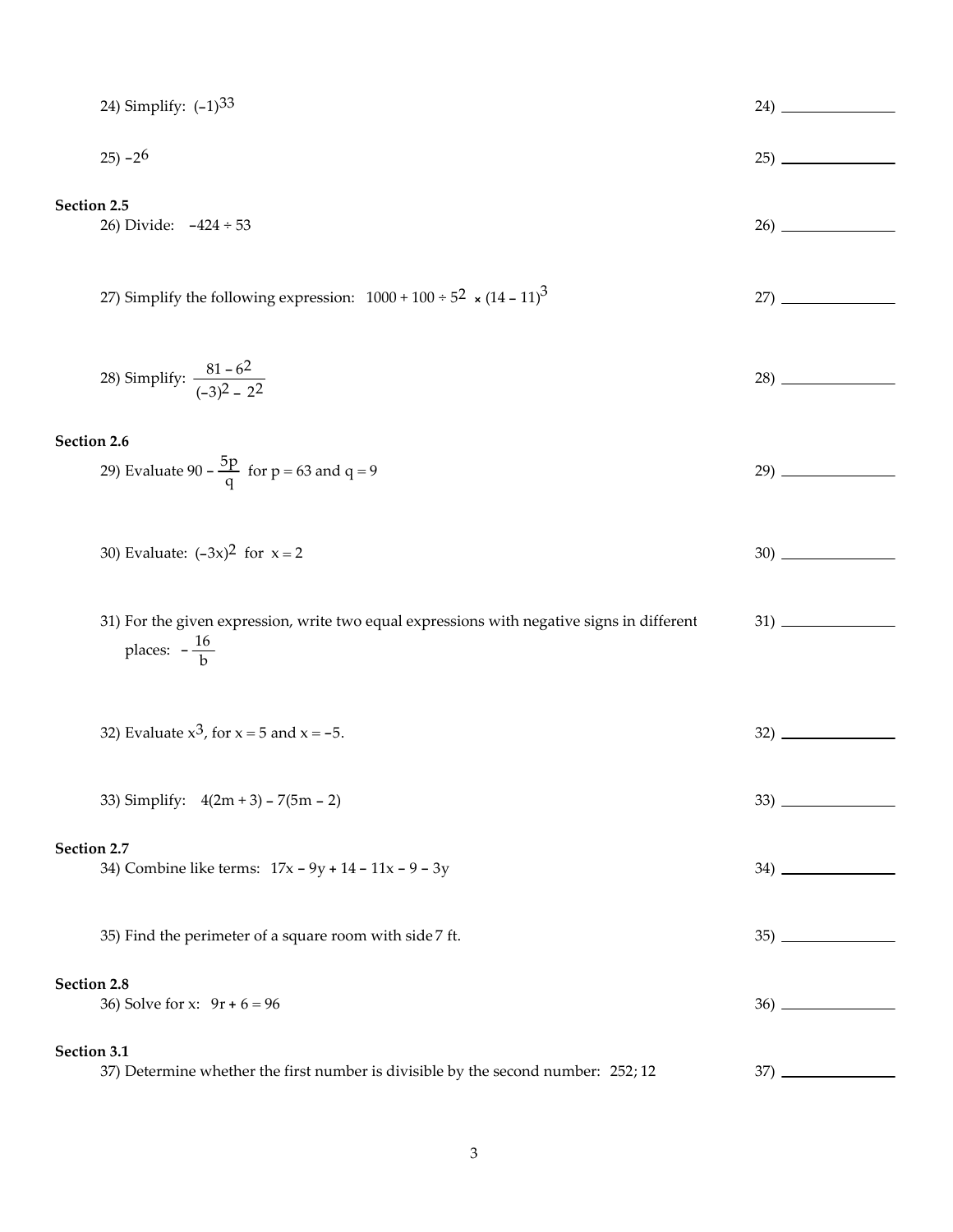| 38) Determine whether the number is divisible by 2, 3, 5, 6, 9, and / or 10: 18,834                                                              |                               |
|--------------------------------------------------------------------------------------------------------------------------------------------------|-------------------------------|
| Section 3.2<br>39) Find all the factors of the number: 56                                                                                        |                               |
| 40) Determine whether the number is prime, composite, or neither: 73                                                                             |                               |
| 41) Find the prime factorization of 198.                                                                                                         |                               |
| Section 3.3<br>42) A baseball team has played 7 games so far this season. The team won 3 games. What is the<br>ratio of games lost to games won? | $\left( \frac{42}{2} \right)$ |
| 43) Simplify, if possible: $\frac{0}{6}$                                                                                                         |                               |
| 44) Simplify, if possible: $\frac{2}{0}$                                                                                                         |                               |
| Section 3.5                                                                                                                                      |                               |
| 45) Reduce to lowest terms: $\frac{75}{105}$                                                                                                     |                               |
| Section 3.6                                                                                                                                      |                               |
| 46) Multiply and simplify: $\frac{-14}{24} \cdot \frac{4}{2}$                                                                                    |                               |
| 47) Find the area.                                                                                                                               | $47)$ .                       |
| 46 in.<br>52 in.                                                                                                                                 |                               |
| Section 3.7                                                                                                                                      |                               |
| 48) Divide and simplify: $\left(-\frac{15}{2}\right) \div \left(-\frac{20}{9}\right)$                                                            | 48)                           |
| Section 4.1                                                                                                                                      |                               |
| 49) Find the least common multiple of 15, 20, and 30.                                                                                            |                               |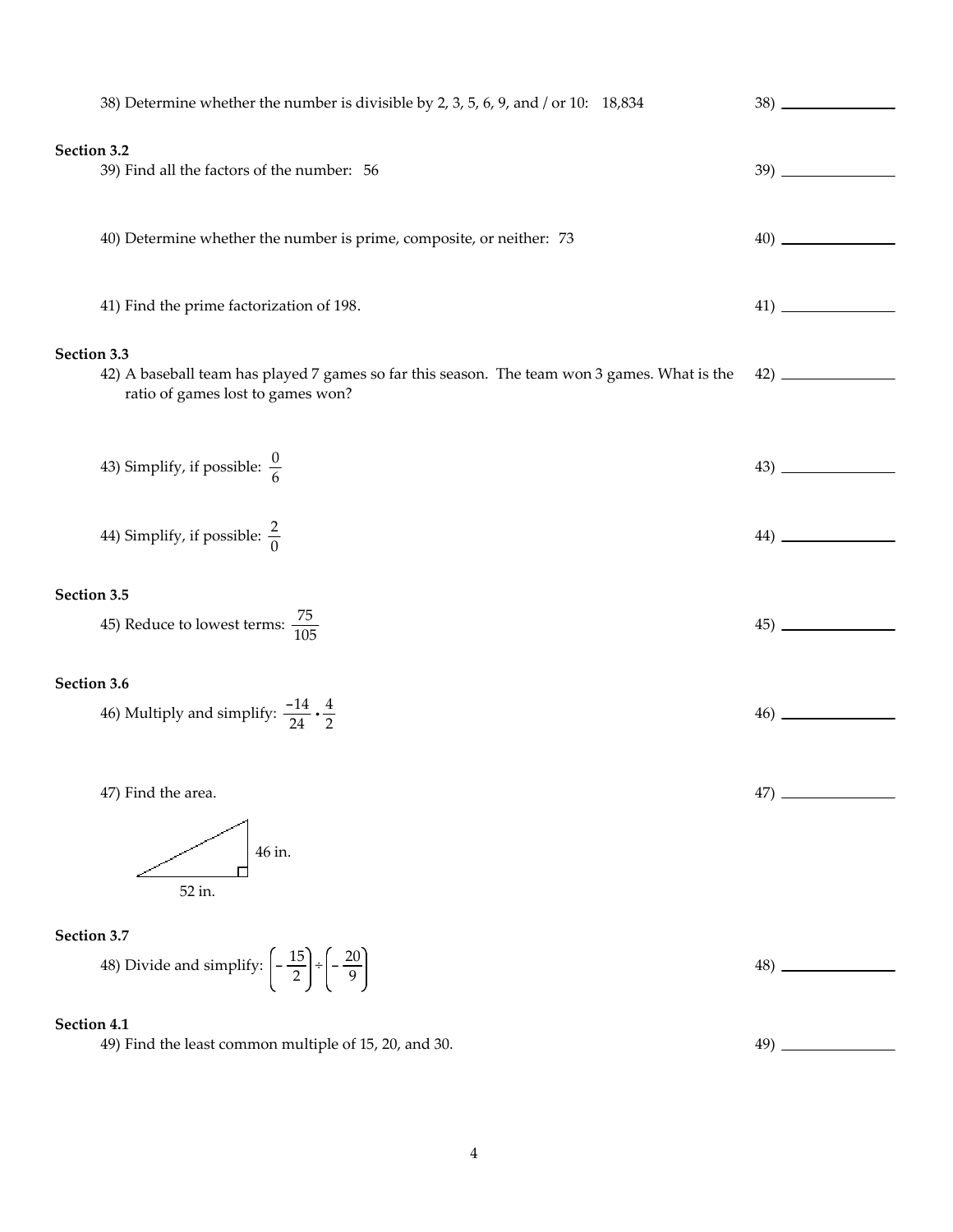### Section 4.2

| 50) Add and simplify the following expression: $\frac{5}{6} + \frac{8}{15} + \frac{-3}{8}$                                                                                                      |  |
|-------------------------------------------------------------------------------------------------------------------------------------------------------------------------------------------------|--|
|                                                                                                                                                                                                 |  |
| Section 4.6                                                                                                                                                                                     |  |
|                                                                                                                                                                                                 |  |
| 51) Add and reduce your answer to lowest terms: $2\frac{1}{10} + 5\frac{3}{10}$                                                                                                                 |  |
|                                                                                                                                                                                                 |  |
|                                                                                                                                                                                                 |  |
|                                                                                                                                                                                                 |  |
| 52) Subtract and reduce your answer to lowest terms: $38\frac{2}{15} - 21\frac{5}{6}$                                                                                                           |  |
|                                                                                                                                                                                                 |  |
| Section 4.7                                                                                                                                                                                     |  |
| 53) Multiply and reduce your answer to lowest terms: $4\frac{1}{2} \times 3\frac{5}{9}$                                                                                                         |  |
|                                                                                                                                                                                                 |  |
|                                                                                                                                                                                                 |  |
|                                                                                                                                                                                                 |  |
| 54) Divide and reduce your answer to lowest terms: $3\frac{3}{4} \div 2\frac{1}{7}$                                                                                                             |  |
|                                                                                                                                                                                                 |  |
| Section 5.1                                                                                                                                                                                     |  |
| 55) Write the decimal notation for $\frac{68}{100.000}$ .                                                                                                                                       |  |
|                                                                                                                                                                                                 |  |
| Section 5.2                                                                                                                                                                                     |  |
| 56) Add: $105.3 + 0.63 + 57.64 + 55 + 5.6$                                                                                                                                                      |  |
|                                                                                                                                                                                                 |  |
|                                                                                                                                                                                                 |  |
| 57) Subtract: 3785.33 - 5.769                                                                                                                                                                   |  |
|                                                                                                                                                                                                 |  |
| Section 5.3                                                                                                                                                                                     |  |
| 58) Multiply: 0.523 x 3.1                                                                                                                                                                       |  |
|                                                                                                                                                                                                 |  |
| Section 5.4                                                                                                                                                                                     |  |
| 59) Divide: 736.56 ÷ 18.6                                                                                                                                                                       |  |
|                                                                                                                                                                                                 |  |
| Section 5.6                                                                                                                                                                                     |  |
| 60) Estimate by rounding to the nearest one: $0.06 + 92 + 0.73$                                                                                                                                 |  |
|                                                                                                                                                                                                 |  |
|                                                                                                                                                                                                 |  |
| 61) An advertisement states that television sets are on sale at B&G Electronics. The prices are:<br>13-inch set, \$147.99; 19-inch set, \$208.95; 21-inch set, \$231.99; 27-inch set, \$289.97; |  |

50-inch set, \$519.97. Estimate the cost of **one** 19-inch set and **two** 50-inch sets.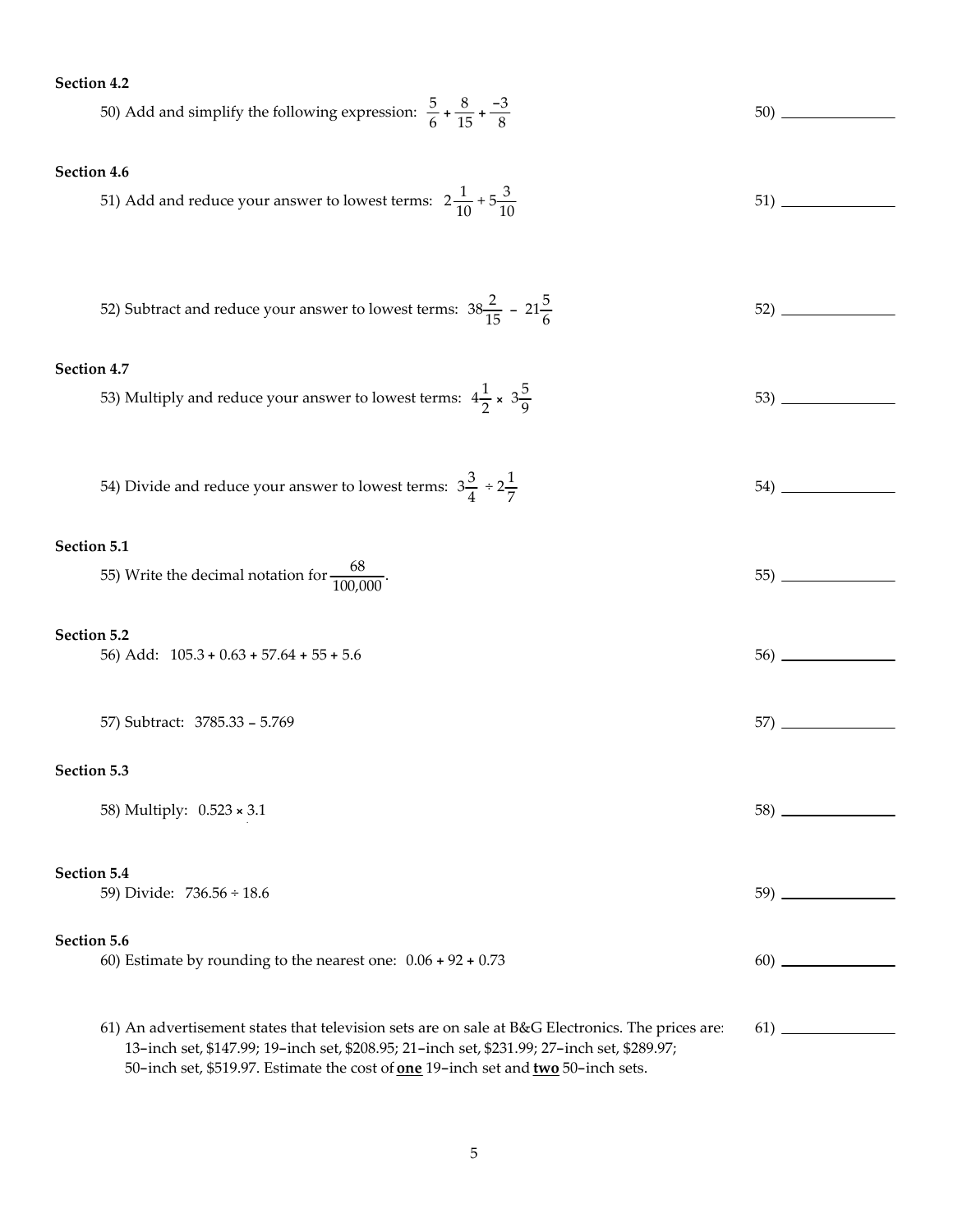Section 6.1

62) A machine can fill 2550 boxes of cereal in 0.3 hour. What is the rate in boxes per hour? 62)

63) Solve for x: 
$$
\frac{48}{128} = \frac{12}{x}
$$

64)

67)

70)

71)

65)

64) Jim drove 168 mi in 4 hr. If he can keep the same pace, how long will it take him to drive 504 mi?

#### Section 6.3

|                                             |  | 65) Which of the following are equivalent forms of the same number? |  |                             |  |
|---------------------------------------------|--|---------------------------------------------------------------------|--|-----------------------------|--|
| A) 0.88 88% $\frac{22}{25}$                 |  |                                                                     |  | B) 8.75 87.5% $\frac{7}{8}$ |  |
| C) $0.56$ $56.\overline{6}\%$ $\frac{5}{6}$ |  |                                                                     |  | D) 0.7 7% $\frac{7}{10}$    |  |

#### Section 6.5

66) What percent of 6 is 50.4? 66)

#### Section 6.6

67) At one point in 2004, a quarterback had completed 46.3% of his passes throughout his career. He had attempted 2206 passes. How many did he complete? (Round to the nearest whole number.)

| 68) Sales of frozen pizza for a club fund-raiser increased from 500 one year to 575 the next | 68) |  |
|----------------------------------------------------------------------------------------------|-----|--|
| year. What was the percent of increase?                                                      |     |  |

#### Sectiion 6.7

- 69) The regular price of a ring is \$301.50. During a May jewelry sale, the ring was discounted 35%. What was the discounted price? 69)
- 70) What is the simple interest on a principal of \$15,000 invested at a rate of 2% for 2 years? Hint:  $I = Prt$ .

### Section 7.1

71) The five sales people at Southwest Appliances earned commissions last year of \$20,000, \$22,000, \$44,000, \$15,000, and \$35,000. What was the mean commission?

72) Find the median. 64, 60, 211, 170, 275, 249, 237 72)

73) Find the mode: 20, 28, 46, 28, 49, 28, 49 73) 73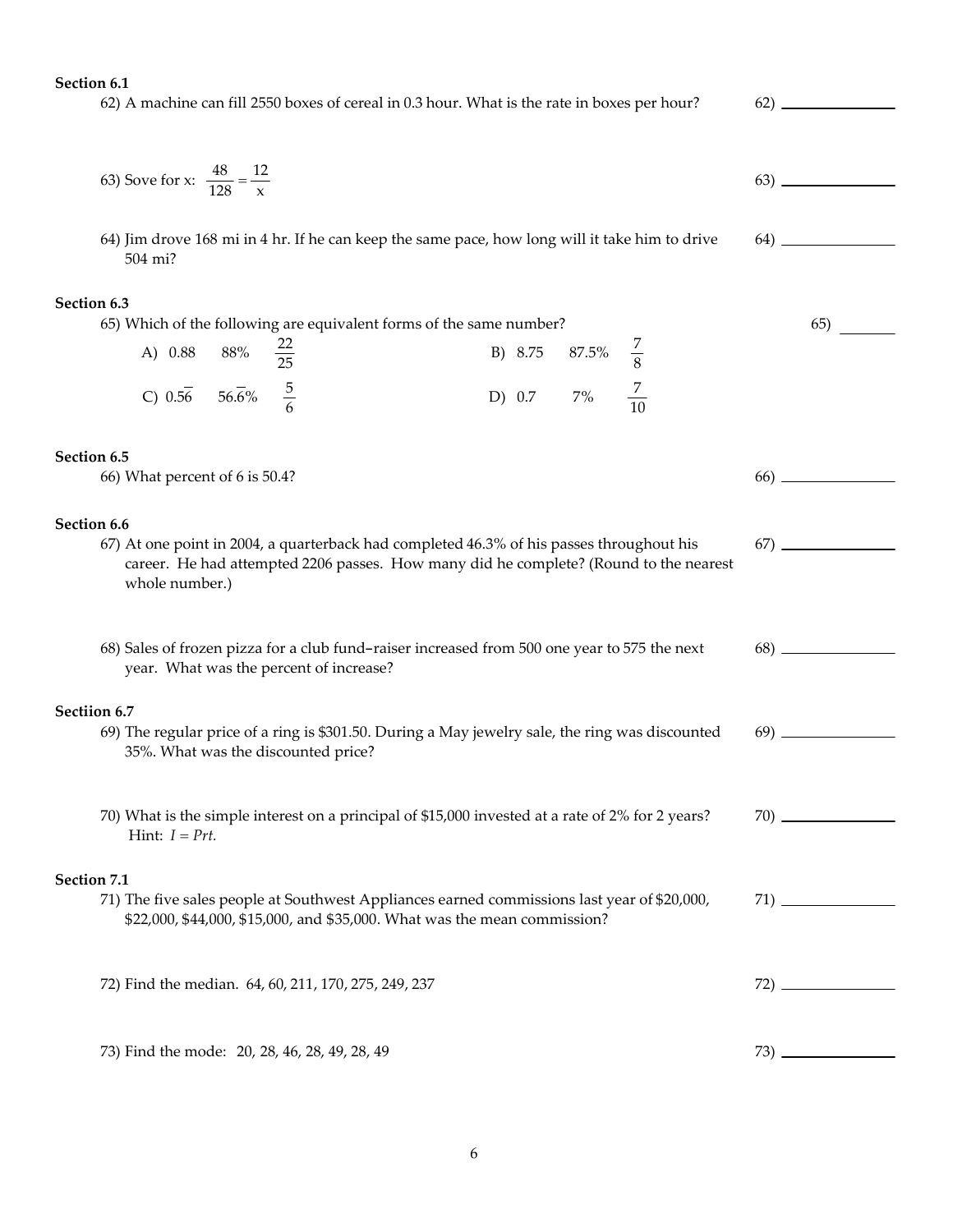### Section 7.2

74) The following table contains information about moons orbiting a planet named Geo I. Which moons have average distance from Geo I less than ten thousand kilometers?

|        | Average Distance |      | Time of Revolution                                   |
|--------|------------------|------|------------------------------------------------------|
| Moon   |                  |      | from Geo I (km) Diameter (km) (in Earth time, years) |
| Luna 1 | 3000             | 411  | 0.75                                                 |
| Luna 2 | 3900             | 2169 | 2.31                                                 |
| Luna 3 | 60,000           | 312  | 4.08                                                 |
| Luna 4 | 86,400           | 723  | 29.22                                                |
| Luna 5 | 198,000          | 1134 | 75.24                                                |

### Section 7.3

75) The bar graph below shows the number of students by major in the College of Arts and Sciences. About how many students are in the College of Arts and Sciences?

 $75)$  —



 $74)$  —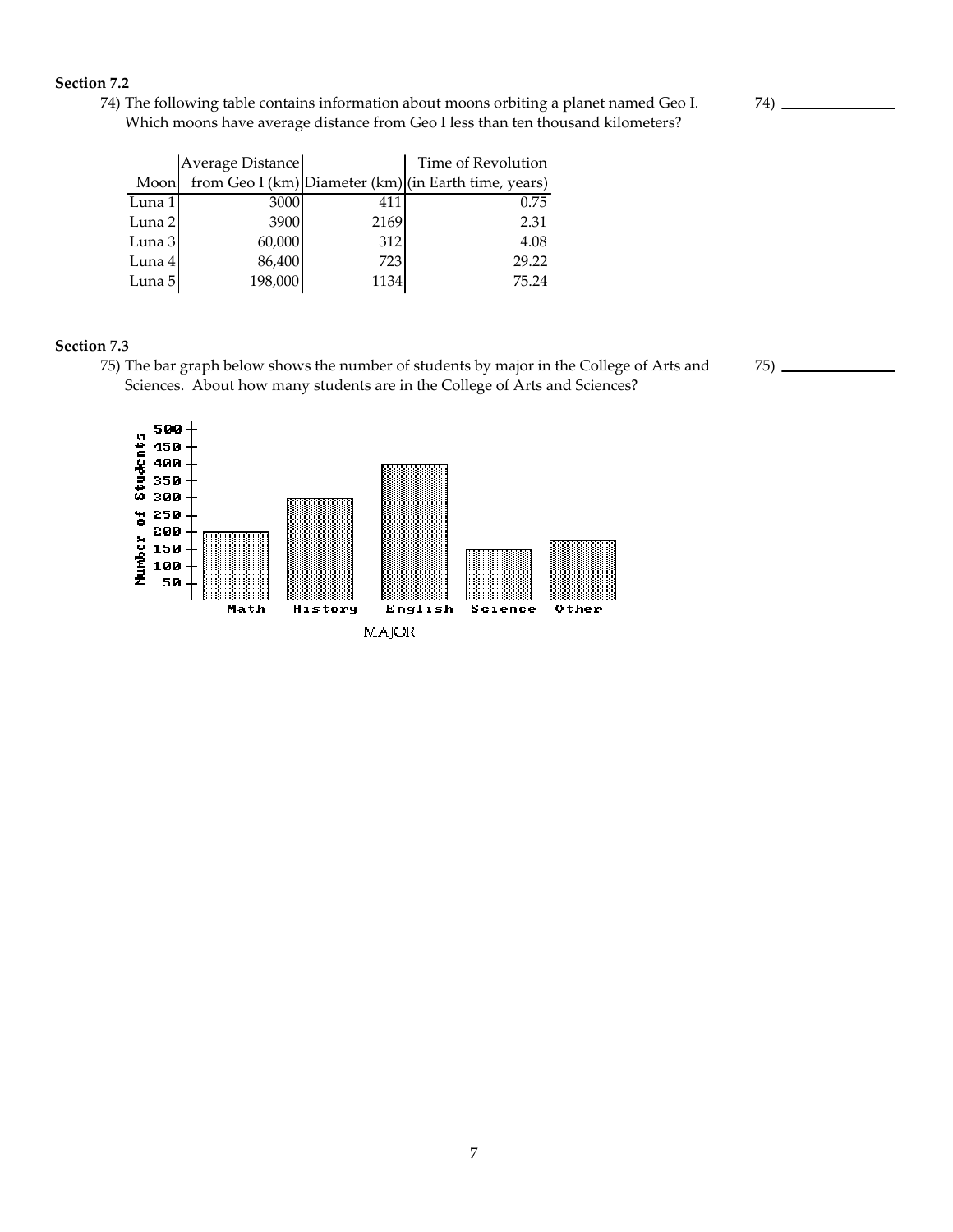# Answer Key Testname: MATH0306FINALREVIEW

1) C 2) 2 thousands + 4 tens 3) 87,616 4) 378 mi 5) 18,252 6) 245,680 7) 40,000 8) 128 sq ft 9) 66 R 61 10) 1211 feet 11) 1820 12) 21 13) 43,200 14) 45 15) -84  $16) -69$ 17) -45 18) A 19) -24 20) -7 21) -1 22) 2660 points 23) 4320 24) -1 25) -64  $26$ )  $-8$ 27) 1108 28) 9 29) 55 30) 36 31)  $\frac{-16}{b}$  and  $\frac{16}{-b}$ 32) 125, -125 33) -27m + 26 34) 6x - 12y + 5 35) 28 ft 36) 10 37) Yes 38) 2, 3, 6 39) 1, 2, 4, 7, 8, 14, 28, 56 40) Prime 41) 2 · 3 · 3 · 11  $42)\frac{4}{3}$ 43) 0 44) Undefined  $45)\frac{5}{7}$